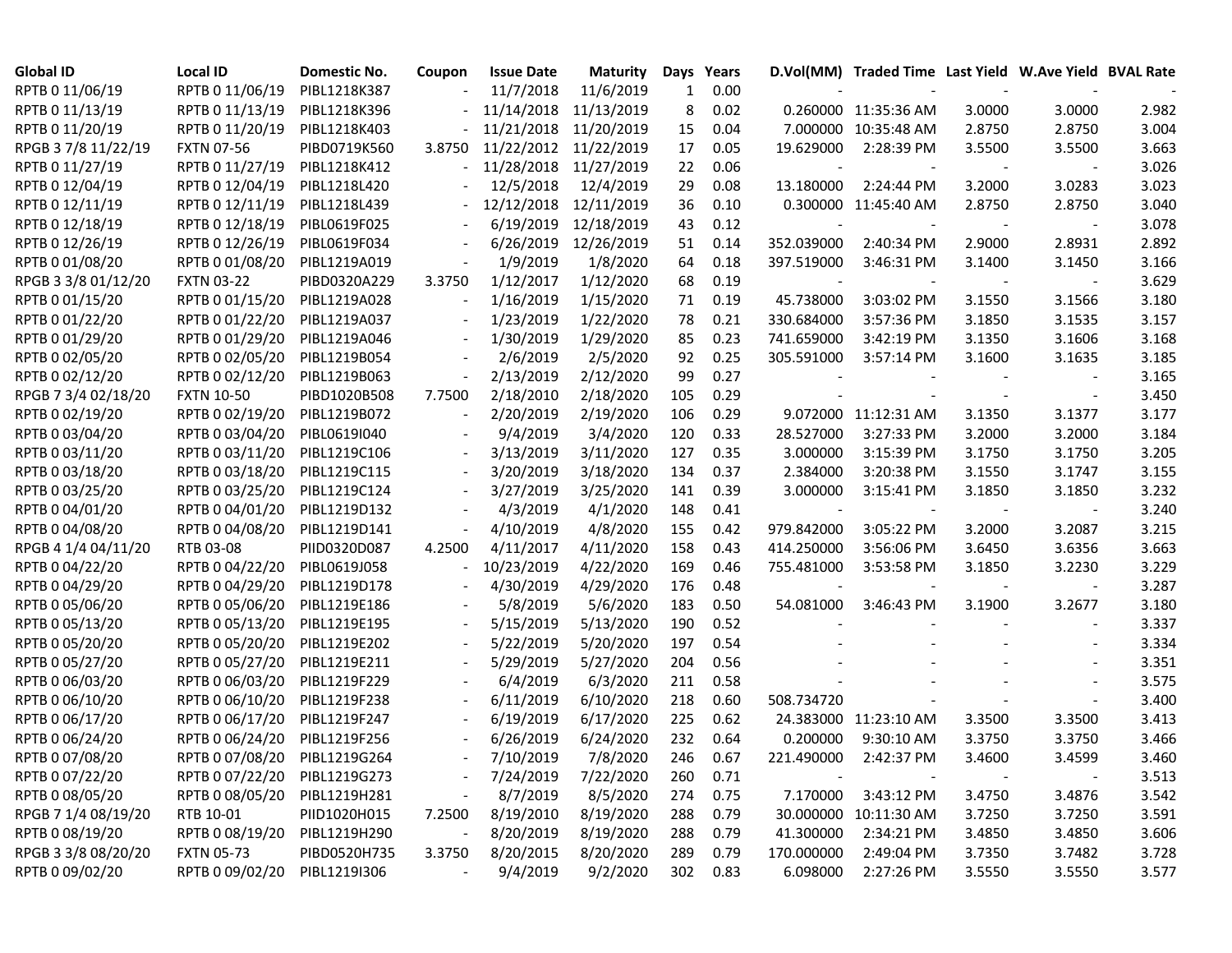| <b>Global ID</b>     | <b>Local ID</b>   | Domestic No. | Coupon  | <b>Issue Date</b> | <b>Maturity</b>  | Days | Years |                              | D.Vol(MM) Traded Time Last Yield W.Ave Yield BVAL Rate |        |                          |       |
|----------------------|-------------------|--------------|---------|-------------------|------------------|------|-------|------------------------------|--------------------------------------------------------|--------|--------------------------|-------|
| RPGB 6 1/8 09/16/20  | <b>FXTN 10-51</b> | PIBD1020I510 | 6.1250  | 9/16/2010         | 9/16/2020        | 316  | 0.87  |                              | 2.180000 11:19:37 AM                                   | 3.7600 | 3.7600                   | 3.744 |
| RPTB 0 09/16/20      | RPTB 0 09/16/20   | PIBL1219I315 |         | 9/18/2019         | 9/16/2020        | 316  | 0.87  |                              |                                                        |        |                          | 3.520 |
| RPTB 0 10/07/20      | RPTB 0 10/07/20   | PIBL1219J323 |         | 10/9/2019         | 10/7/2020        | 337  | 0.92  | 11.370000                    | 3:30:15 PM                                             | 3.5100 | 3.5071                   | 3.621 |
| RPTB 0 10/21/20      | RPTB 0 10/21/20   | PIBL1219J332 |         | 10/23/2019        | 10/21/2020       | 351  | 0.96  | 103.630000                   | 3:16:22 PM                                             | 3.5000 | 3.5009                   | 3.525 |
| RPTB 0 11/04/20      | RPTB 0 11/04/20   | PIBL1219K358 |         | 11/6/2019         | 11/4/2020        | 365  | 1.00  | 1,187.674000                 | 3:26:09 PM                                             | 3.5000 | 3.4991                   | 3.507 |
| RPGB 5 7/8 12/16/20  | <b>FXTN 10-52</b> | PIBD1020L525 | 5.8750  | 12/16/2010        | 12/16/2020       | 407  | 1.11  | 13.400000                    | 3:26:17 PM                                             | 3.8750 | 3.8090                   | 3.764 |
| RPGB 4 1/4 01/25/21  | <b>FXTN 03-23</b> | PIBD0321A236 | 4.2500  | 1/25/2018         | 1/25/2021        | 447  | 1.22  | 2.100000                     | 2:12:57 PM                                             | 3.7700 | 3.7795                   | 3.837 |
| RPGB 7 3/8 03/03/21  | RTB 10-02         | PIID1021C027 | 7.3750  | 3/3/2011          | 3/3/2021         | 484  | 1.33  | 51.000000                    | 2:32:29 PM                                             | 3.8500 | 3.8500                   | 3.845 |
| RPGB 3 1/2 03/20/21  | <b>FXTN 07-57</b> | PIBD0721C574 | 3.5000  | 3/20/2014         | 3/20/2021        | 501  | 1.37  | 50.000000                    |                                                        |        |                          | 3.851 |
| RPGB 6 1/2 04/28/21  | <b>FXTN 10-53</b> | PIBD1021D531 | 6.5000  | 4/28/2011         | 4/28/2021        | 540  | 1.48  |                              |                                                        |        | $\overline{\phantom{a}}$ | 3.807 |
| RPGB 4 7/8 06/13/21  | RTB 03-09         | PIID0321F092 | 4.8750  | 6/13/2018         | 6/13/2021        | 586  | 1.60  | 2.650000                     | 3:50:30 PM                                             | 3.8800 | 3.8800                   | 3.856 |
| RPGB 5 3/4 10/20/21  | RTB 10-03         | PIID1021J039 | 5.7500  | 10/20/2011        | 10/20/2021       | 715  | 1.96  |                              |                                                        |        |                          | 3.866 |
| RPGB 5 3/4 11/24/21  | <b>FXTN 10-55</b> | PIBD1021K551 | 5.7500  | 11/24/2011        | 11/24/2021       | 750  | 2.05  | 2.500000                     | 2:06:49 PM                                             | 3.9000 | 3.9000                   | 3.873 |
| RPGB 6 3/8 01/19/22  | <b>FXTN 10-54</b> | PIBD1022G545 | 6.3750  | 7/19/2011         | 1/19/2022        | 806  | 2.21  |                              | 2.441500 11:58:50 AM                                   | 3.9250 | 3.9418                   | 3.900 |
| RPGB 4 01/26/22      | <b>FXTN 05-74</b> | PIBD0522A747 | 4.0000  | 1/26/2017         | 1/26/2022        | 813  | 2.23  |                              | 1.060000 11:13:29 AM                                   | 3.9000 | 3.9014                   | 3.918 |
| RPGB 15 03/14/22     | <b>FXTN 20-02</b> | PIBD2022C021 | 15.0000 | 3/14/2002         | 3/14/2022        | 860  | 2.36  |                              |                                                        |        |                          | 3.906 |
| RPGB 4 3/4 07/04/22  | <b>FXTN 03-24</b> | PIBD0322G247 | 4.7500  | 7/4/2019          | 7/4/2022         | 972  | 2.66  | 851.000000                   | 3:53:37 PM                                             | 3.8600 | 3.8695                   | 3.867 |
| RPGB 4 7/8 08/02/22  | <b>FXTN 10-56</b> | PIBD1022H562 | 4.8750  | 8/2/2012          | 8/2/2022 1,001   |      | 2.74  |                              |                                                        |        |                          | 3.948 |
| RPGB 4 3/4 09/13/22  | <b>FXTN 10-57</b> | PIBD1022I570 | 4.7500  | 9/13/2012         | 9/13/2022 1,043  |      | 2.86  |                              |                                                        |        |                          | 3.961 |
| RPGB 12 3/4 10/17/22 | <b>FXTN 20-03</b> | PIBD2022J033 | 12.7500 | 10/17/2002        | 10/17/2022 1,077 |      | 2.95  |                              |                                                        |        |                          | 3.971 |
| RPGB 4 5/8 12/04/22  | RTB 05-11         | PIID0522L114 | 4.6250  | 12/4/2017         | 12/4/2022 1,125  |      | 3.08  | 646.750000                   | 3:59:52 PM                                             | 3.9000 | 3.8962                   | 3.895 |
| RPGB 4 12/06/22      | <b>FXTN 10-58</b> | PIBD1022L585 | 4.0000  | 12/6/2012         | 12/6/2022 1,127  |      | 3.09  |                              |                                                        |        |                          | 3.987 |
| RPGB 13 02/20/23     | <b>FXTN 20-04</b> | PIBD2023B048 | 13.0000 | 2/20/2003         | 2/20/2023 1,203  |      | 3.29  |                              |                                                        |        | $\overline{\phantom{a}}$ | 4.011 |
| RPGB 5 1/2 03/08/23  | <b>FXTN 05-75</b> | PIBD0523C752 | 5.5000  | 3/8/2018          | 3/8/2023 1,219   |      | 3.34  | 1,053.000000                 | 3:41:48 PM                                             | 3.9400 | 3.9569                   | 3.940 |
| RPGB 3 1/2 04/21/23  | <b>FXTN 07-58</b> | PIBD0723D588 | 3.5000  | 4/21/2016         | 4/21/2023 1,263  |      | 3.46  |                              | 17.445000 11:05:14 AM                                  | 4.0500 | 4.0500                   | 4.096 |
| RPGB 11 7/8 05/29/23 | <b>FXTN 20-05</b> | PIBD2023E054 | 11.8750 | 5/29/2003         | 5/29/2023 1,301  |      | 3.56  |                              |                                                        |        |                          | 4.049 |
| RPGB 3 1/4 08/15/23  | RTB 10-04         | PIID1023H046 | 3.2500  | 8/15/2013         | 8/15/2023 1,379  |      | 3.78  | 34.735000                    | 3:08:25 PM                                             | 4.2000 | 4.2303                   | 4.149 |
| RPGB 11 3/8 10/23/23 | <b>FXTN 20-06</b> | PIBD2023J068 | 11.3750 | 10/23/2003        | 10/23/2023 1,448 |      | 3.96  |                              |                                                        |        |                          | 4.088 |
| RPGB 6 1/4 03/12/24  | RTB 05-12         | PIID0524C129 | 6.2500  | 3/12/2019         | 3/12/2024 1,589  |      | 4.35  | 4,864.310000                 | 3:37:03 PM                                             | 4.0200 | 4.0269                   | 4.030 |
| RPGB 4 1/2 04/20/24  | <b>FXTN 07-59</b> | PIBD0724D595 | 4.5000  | 4/20/2017         | 4/20/2024 1,628  |      | 4.46  |                              |                                                        |        |                          | 4.155 |
| RPGB 12 3/8 06/03/24 | <b>FXTN 20-07</b> | PIBD2024F075 | 12.3750 | 6/3/2004          | 6/3/2024 1,672   |      | 4.58  |                              |                                                        |        |                          | 4.159 |
| RPGB 12 7/8 08/05/24 | <b>FXTN 20-08</b> | PIBD2024H086 | 12.8750 | 8/5/2004          | 8/5/2024 1,735   |      | 4.75  |                              |                                                        |        |                          | 4.180 |
| RPGB 4 1/8 08/20/24  | <b>FXTN 10-59</b> | PIBD1024H595 | 4.1250  | 8/20/2014         | 8/20/2024 1,750  |      | 4.79  |                              |                                                        |        |                          | 4.250 |
| RPGB 4 1/4 10/17/24  | <b>FXTN 05-76</b> | PIBD0524J762 | 4.2500  | 10/17/2019        | 10/17/2024 1,808 |      | 4.95  | 135.000000                   | 3:57:45 PM                                             | 4.1300 | 4.1248                   | 4.128 |
| RPGB 13 3/4 11/11/24 | <b>FXTN 20-09</b> | PIBD2024K091 | 13.7500 | 11/11/2004        | 11/11/2024 1,833 |      | 5.02  |                              |                                                        |        |                          | 4.212 |
| RPGB 5 3/4 04/12/25  | <b>FXTN 07-61</b> | PIBD0725D618 | 5.7500  | 4/12/2018         | 4/12/2025 1,985  |      |       | 5.44 1,203.500000 3:26:41 PM |                                                        | 4.2500 | 4.2467                   | 4.245 |
| RPGB 12 1/8 04/14/25 | <b>FXTN 20-10</b> | PIBD2025D103 | 12.1250 | 4/14/2005         | 4/14/2025 1,987  |      | 5.44  |                              |                                                        |        |                          | 4.256 |
| RPGB 3 5/8 09/09/25  | <b>FXTN 10-60</b> | PIBD10251608 | 3.6250  | 9/9/2015          | 9/9/2025 2,135   |      | 5.85  |                              | 0.400000 10:52:05 AM                                   | 4.4650 | 4.4650                   | 4.453 |
| RPGB 12 1/8 10/20/25 | <b>FXTN 20-11</b> | PIBD2025J116 | 12.1250 | 10/20/2005        | 10/20/2025 2,176 |      | 5.96  |                              |                                                        |        |                          | 4.312 |
| RPGB 18 1/4 11/29/25 | <b>FXTN 25-01</b> | PIBD2525K015 | 18.2500 | 11/29/2000        | 11/29/2025 2,216 |      | 6.07  |                              |                                                        |        | $\overline{\phantom{a}}$ | 4.322 |
| RPGB 10 1/4 01/19/26 | <b>FXTN 20-12</b> | PIBD2026A122 | 10.2500 | 1/19/2006         | 1/19/2026 2,267  |      | 6.21  |                              |                                                        |        |                          | 4.345 |
| RPGB 6 1/4 02/14/26  | <b>FXTN 07-62</b> | PIBD0726B627 | 6.2500  | 2/14/2019         | 2/14/2026 2,293  |      |       | 6.28 6,057.190000 3:58:40 PM |                                                        | 4.2925 | 4.2938                   | 4.294 |